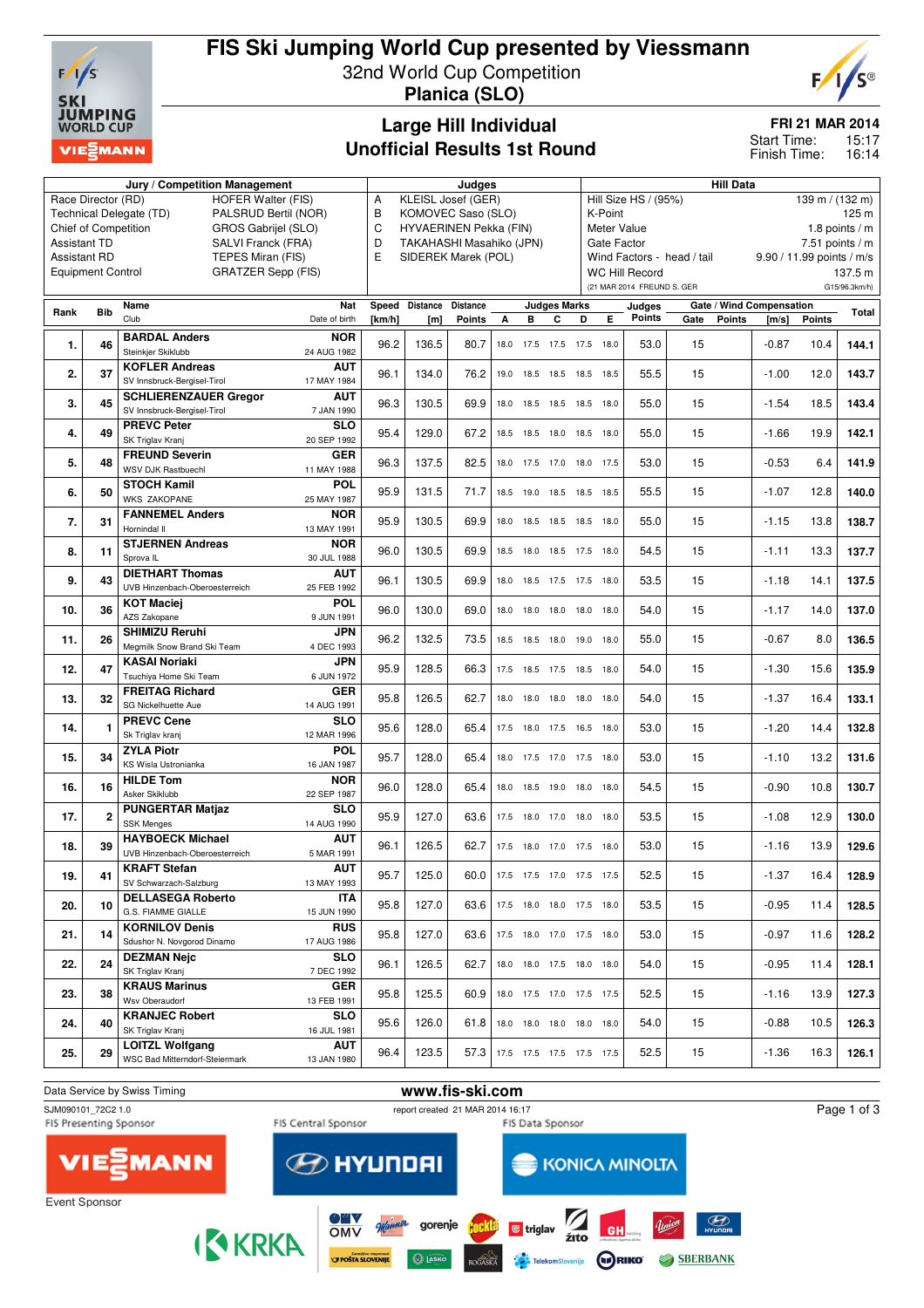

### **FIS Ski Jumping World Cup presented by Viessmann** 32nd World Cup Competition

**Planica (SLO)**

#### **Large Hill Individual Unofficial Results 1st Round**

**FRI 21 MAR 2014**

 $F/I$ 

**S®** 

15:17 16:14 Start Time: Finish Time:

| Rank                | <b>Bib</b> | Name                                                        | Nat                       |        | Speed Distance   | <b>Distance</b> |      |                              | Judges Marks             |   | Judges | Gate / Wind Compensation |      |        |         | Total         |       |
|---------------------|------------|-------------------------------------------------------------|---------------------------|--------|------------------|-----------------|------|------------------------------|--------------------------|---|--------|--------------------------|------|--------|---------|---------------|-------|
|                     |            | Club                                                        | Date of birth             | [km/h] | [ <sub>m</sub> ] | <b>Points</b>   | A    | в                            | C                        | D | Е      | Points                   | Gate | Points | [m/s]   | <b>Points</b> |       |
| 26.                 | 13         | <b>NURMSALU Kaarel</b><br>Skiclub Telemark                  | <b>EST</b><br>30 APR 1991 | 95.4   | 129.0            | 67.2            | 18.0 | 18.5                         | 18.0 18.0 18.0           |   |        | 54.0                     | 15   |        | $-0.38$ | 4.6           | 125.8 |
| 27.                 | 8          | <b>HRGOTA Robert</b><br><b>SSK Velenje</b>                  | <b>SLO</b><br>2 AUG 1988  | 96.0   | 123.5            | 57.3            |      | 17.5 17.0                    | 17.0 17.0 17.5           |   |        | 51.5                     | 15   |        | $-1.38$ | 16.5          | 125.3 |
|                     |            | <b>KOUDELKA Roman</b>                                       | <b>CZE</b>                |        |                  |                 |      |                              |                          |   |        |                          |      |        |         |               |       |
| 28.                 | 22         | <b>LSK Lomnice nad Popelkov</b>                             | 9 JUL 1989                | 95.6   | 124.0            | 58.2            |      | 17.5 17.5                    | 17.0 17.5 17.5           |   |        | 52.5                     | 15   |        | $-1.15$ | 13.8          | 124.5 |
| 29.                 | 21         | <b>FETTNER Manuel</b><br>SV Innsbruck-Bergisel-Tirol        | <b>AUT</b><br>17 JUN 1985 | 95.6   | 127.0            | 63.6            |      | 18.0 18.0                    | 18.0 18.0 18.0           |   |        | 54.0                     | 15   |        | $-0.48$ | 5.8           | 123.4 |
| 30.                 | 35         | <b>TEPES Jurij</b><br>SD Dolomiti                           | <b>SLO</b><br>14 FEB 1989 | 96.3   | 121.0            | 52.8            |      | 17.5 17.5 17.0 17.5 17.5     |                          |   |        | 52.5                     | 15   |        | $-1.50$ | 18.0          | 123.3 |
| 31.                 | 30         | <b>JANDA Jakub</b><br>Dukla Liberec                         | <b>CZE</b><br>27 APR 1978 | 95.6   | 125.5            | 60.9            |      | 17.5 17.5 17.5 17.5 17.5     |                          |   |        | 52.5                     | 15   |        | $-0.80$ | 9.6           | 123.0 |
| 32.                 | 27         | <b>WANK Andreas</b>                                         | <b>GER</b>                | 96.1   | 125.0            | 60.0            |      | 18.0 17.5 17.5 18.0 18.0     |                          |   |        | 53.5                     | 15   |        | $-0.74$ | 8.9           | 122.4 |
|                     |            | WSV Oberhof 05                                              | 18 FEB 1988               |        |                  |                 |      |                              |                          |   |        |                          |      |        |         |               |       |
| 33.                 | 23         | <b>HAJEK Antonin</b><br>Dukla Liberec                       | <b>CZE</b><br>12 FEB 1987 | 95.8   | 124.0            | 58.2            |      | 18.0 17.5 18.0 18.0 18.0     |                          |   |        | 54.0                     | 15   |        | $-0.82$ | 9.8           | 122.0 |
| 34.                 | 4          | <b>LANISEK Anze</b>                                         | <b>SLO</b>                | 95.5   | 125.0            | 60.0            |      | 17.5 17.5 17.0 17.5 17.5     |                          |   |        | 52.5                     | 15   |        | $-0.74$ | 8.9           | 121.4 |
|                     |            | <b>Ssk Menges</b>                                           | 20 APR 1996               |        |                  |                 |      |                              |                          |   |        |                          |      |        |         |               |       |
| 35.                 | 25         | <b>MURANKA Klemens</b><br>TS Wisla Zakopane                 | <b>POL</b><br>31 AUG 1994 | 95.3   | 125.5            | 60.9            |      | 17.5 17.5 17.5 17.5 18.0     |                          |   |        | 52.5                     | 15   |        | $-0.55$ | 6.6           | 120.0 |
| 35.                 | 9          | <b>DESCOMBES SEVOIE Vincent</b>                             | <b>FRA</b>                | 95.5   | 122.5            | 55.5            |      | 17.0 17.5 17.5 17.5 17.5     |                          |   |        | 52.5                     | 15   |        | $-1.00$ | 12.0          | 120.0 |
| 37.                 | 18         | Douanes Chamonix<br><b>WATASE Yuta</b>                      | 9 JAN 1984<br><b>JPN</b>  | 96.0   | 121.5            | 53.7            |      | 17.0 17.0                    | 16.5 17.0 16.5           |   |        | 50.5                     | 15   |        | $-1.20$ | 14.4          | 118.6 |
|                     |            | Megmilk Snow Brand Ski Team                                 | 8 AUG 1982                |        |                  |                 |      |                              |                          |   |        |                          |      |        |         |               |       |
| 38.                 | 20         | <b>KUBACKI Dawid</b><br>TS Wisla Zakopane                   | POL<br>12 MAR 1990        | 95.7   | 123.0            | 56.4            |      | 17.5 17.5 17.5 17.5 17.5     |                          |   |        | 52.5                     | 15   |        | $-0.79$ | 9.5           | 118.4 |
| 39.                 | 7          | <b>SAKUYAMA Kento</b><br>Kitano Construction Corp. Ski Team | <b>JPN</b><br>3 JUL 1990  | 95.9   | 116.0            | 43.8            |      | 16.5 16.5 15.5 16.0 17.0     |                          |   |        | 49.0                     | 15   |        | $-2.02$ | 24.2          | 117.0 |
|                     |            | <b>ROMOEREN Bjoern Einar</b>                                | <b>NOR</b>                |        |                  |                 |      |                              |                          |   |        |                          |      |        |         |               |       |
| 39.                 | 6          | Oevrevoll Hosle IL                                          | 1 APR 1981                | 95.8   | 118.5            | 48.3            |      | 17.0 17.5 17.0 17.5 17.5     |                          |   |        | 52.0                     | 15   |        | $-1.39$ | 16.7          | 117.0 |
|                     |            | <b>AMMANN Simon</b>                                         | SUI                       |        |                  |                 |      |                              |                          |   |        |                          |      |        |         |               |       |
| 41.                 | 44         | SSC Toggenburg                                              | 25 JUN 1981               | 95.6   | 120.5            | 51.9            |      |                              | 16.0 16.5 16.5 16.5 17.0 |   |        | 49.5                     | 15   |        | $-1.06$ | 12.7          | 114.1 |
|                     |            | <b>MATURA Jan</b>                                           | <b>CZE</b>                |        |                  |                 |      |                              |                          |   |        |                          |      |        |         |               |       |
| 42.                 | 33         | Dukla Liberec                                               | 29 JAN 1980               | 95.4   | 116.0            | 43.8            |      | 17.0 17.0 17.0 17.5 17.5     |                          |   |        | 51.5                     | 15   |        | $-1.51$ | 18.1          | 113.4 |
| 43.                 | 42         | <b>WELLINGER Andreas</b><br>Sc Ruhpolding                   | <b>GER</b><br>28 AUG 1995 | 96.0   | 116.0            | 43.8            |      | 16.5 16.0 16.5 16.5 16.5     |                          |   |        | 49.5                     | 15   |        | $-1.65$ | 19.8          | 113.1 |
|                     |            | <b>KOZISEK Cestmir</b>                                      | <b>CZE</b>                |        |                  |                 |      |                              |                          |   |        |                          |      |        |         |               |       |
| 44.                 | 5          | LSK Lomnice nad Popelkou                                    | 9 NOV 1991                | 95.5   | 116.5            | 44.7            |      | 16.5 17.0 17.5 17.0 17.0     |                          |   |        | 51.0                     | 15   |        | $-1.43$ | 17.1          | 112.8 |
| 45.                 | 15         | <b>BOYD-CLOWES Mackenzie</b><br>Altius Nordic Ski Club      | CAN<br>13 JUL 1991        | 95.9   | 118.5            | 48.3            |      | 17.0 17.0                    | 17.0 17.5 17.0           |   |        | 51.0                     | 15   |        | $-1.09$ | 13.1          | 112.4 |
|                     |            | <b>ASIKAINEN Lauri</b>                                      | <b>FIN</b>                |        |                  |                 |      |                              |                          |   |        |                          |      |        |         |               |       |
| 46.                 | 17         | Kuusamon Erae-Veikot                                        | 28 MAY 1989               | 95.5   | 116.0            | 43.8            |      | 16.5 17.0                    | 16.5 17.0 17.0           |   |        | 50.5                     | 15   |        | $-1.47$ | 17.6          | 111.9 |
| 47.                 | 19         | <b>HVALA Jaka</b><br>Ssk Ponikve                            | <b>SLO</b><br>15 JUL 1993 | 95.4   | 121.5            | 53.7            |      | 17.0  17.5  17.0  17.0  17.5 |                          |   |        | 51.5                     | 15   |        | $-0.43$ | 5.2           | 110.4 |
| 48.                 | 28         | <b>DESCHWANDEN Gregor</b>                                   | SUI                       | 95.4   | 118.0            | 47.4            |      | 16.5 17.0 16.0 17.0 17.0     |                          |   |        | 50.5                     | 15   |        | $-1.02$ | 12.2          | 110.1 |
|                     |            | Horw<br><b>LAMY CHAPPUIS Ronan</b>                          | 27 FEB 1991<br><b>FRA</b> |        |                  |                 |      |                              |                          |   |        |                          |      |        |         |               |       |
| 49.                 | 12         | Bois D'amont                                                | 10 SEP 1993               | 95.6   | 116.0            | 43.8            |      | 16.5 17.0 17.0 17.0 17.0     |                          |   |        | 51.0                     | 15   |        | $-1.26$ | 15.1          | 109.9 |
|                     |            |                                                             |                           |        |                  |                 |      |                              |                          |   |        |                          |      |        |         |               |       |
| <b>Disqualified</b> |            |                                                             |                           |        |                  |                 |      |                              |                          |   |        |                          |      |        |         |               |       |

# 3 SEMENIC Anze SLO SCE 4

**Reason for disqualification:**

SCE 4 : SUIT